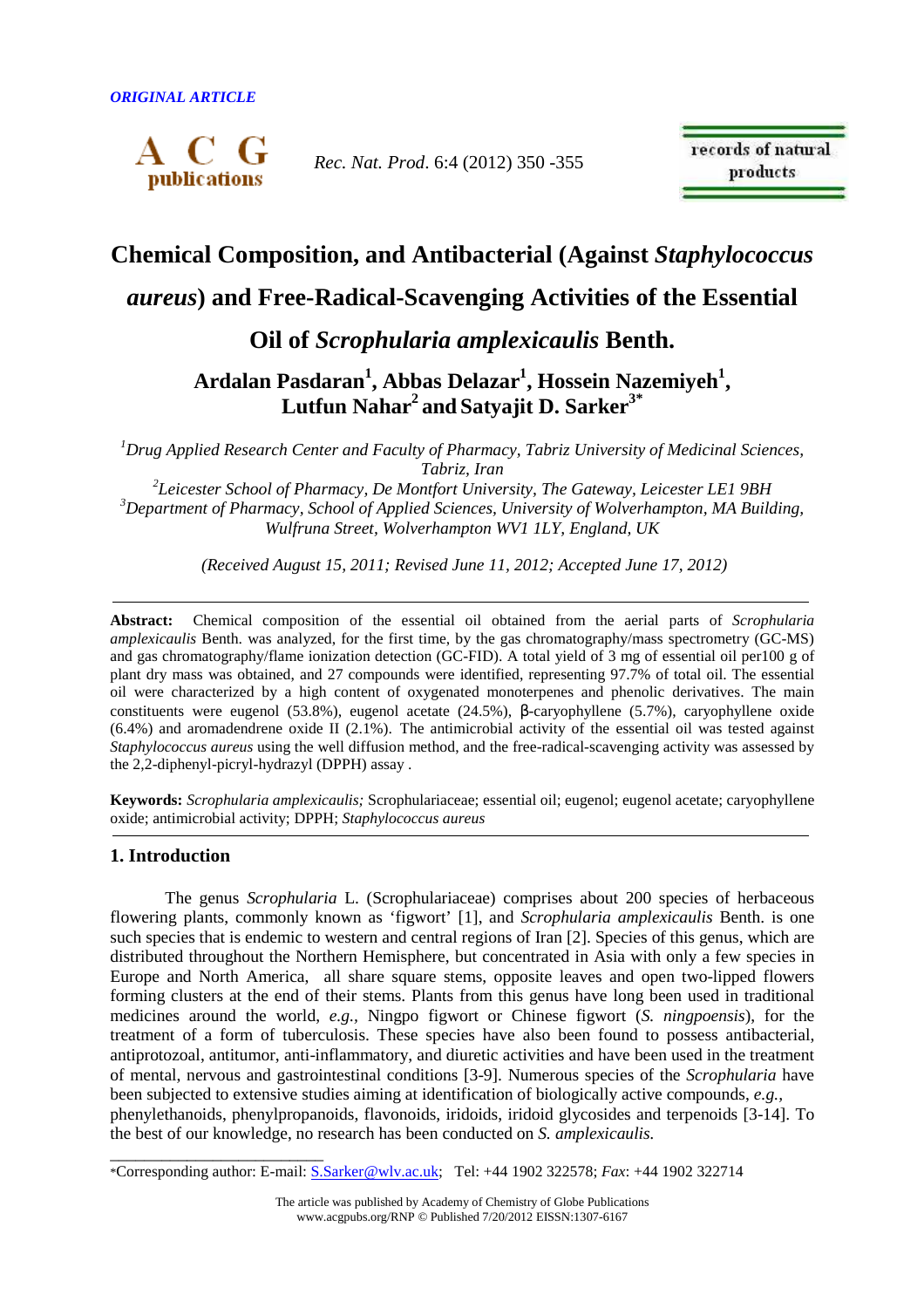Therefore, as part of our on-going phytochemical and bioactivity studies on plants from the Iranian flora [15-26], we now report on the GC-MS and GC-FID analyses, and the antimicrobial (against *Staphylococcus aureus*) and free-radical-scavenging activities of the essential oil obtained from the aerial parts of *S. amplexicaulis*.

#### **2. Materials and Methods**

#### *2.1. Plant material*

The aerial parts of *Scrophularia amplexicaulis* Benth. were collected at the flowering stage from wild population from Sahand Mountain, Gharegol village, East Azerbaijan, Iran, in April 2010. A voucher specimen (TUM-ADE-0367) was deposited at the Herbarium of the Faculty of Pharmacy, Tabriz University of Medical Sciences.

#### *2.2. Distillation of plant materials*

The air-dried ground aerial parts of *Scrophularia amplexicaulis* was subjected to hydrodistillation for 4h using a Clevenger-type apparatus. The resulting oil was subsequently dried over anhydrous sodium sulfate and dissolved in *n*-hexane (0.3%) for analysis.

#### *2.3. GC-MS and GC-FID analyses*

The essential oil was analyzed using a Shimadzu GCMS-QP5050A gas chromatograph-mass spectrometer (GC-MS) fitted with a fused methyl silicon DB-5 column (60 m x 0.25 mm i.d., 0.25  $\mu$ m film thickness). Helium was used as carrier gas at a flow rate of 1.3 mL/min. The column temperature was kept three min at 50°C, increased to 260°C at a rate of 3°C/min, and finally kept at 260°C for 5 min. The injector temperature was 240<sup>o</sup>C and split ratio was adjusted at 1:33. The injection volume was 1 uL. The mass spectral (MS) data were obtained at the following conditions: ionization potential 70 eV; ion source temperature 200**<sup>o</sup>**C; quadrupole temperature 100**<sup>o</sup>**C; solvent delay 2 min; resolution 2000amu/s and scan range 30-600 *m/z*; EM voltage 3000 volts. Identification of compounds was based on direct comparison of the Kovats indices and MS data with those for standard compounds, and computer matching with the NIST NBS54K Library, as well as by comparison with respective literature data [27, 28].

For quantitation (area %), the GC analysis was also performed on the same sample on an Agilent 6890 series apparatus fitted with a FID detector. The FID detector temperature was 300 ºC. To obtain the same elution order as with GC-MS, simultaneous auto-injection was performed on a duplicate of the same column applying the same operational conditions. Relative percentage amounts of the separated compounds were calculated from FID chromatograms.

### *2.4. The DPPH assay*

The free-radical-scavenging property of the essential oil was assessed using the DPPH (2,2 diphenyl-1-picrylhydrazyl) assay as described in the literature [29, 30]. DPPH was purchased from Fluka Chemie AG, Bucks. The essential oil was dissolved in  $CHCl<sub>3</sub>$  to obtain the stock concentration of 1 mg/mL. Dilutions were made to obtain concentrations of  $5\times10^{-1}$ ,  $2.5\times10^{-1}$ ,  $1.25\times10^{-1}$ ,  $6.25\times10^{-2}$ ,  $3.13\times10^{-2}$  and  $1.56\times10^{-2}$  mg/mL. Diluted solutions (5 mL each) were mixed with DPPH (5 mL; 0.08 mg/mL) and allowed to stand for 30 min for any reaction to occur. The UV absorbance was recorded at 517 nm. The experiment was performed in triplicate and the average absorption was noted for each concentration. The same procedure was followed for the positive control, quercetin. Data were processed using EXCEL and the concentration that caused a 50% reduction in absorbance  $(RC_{50})$  was calculated.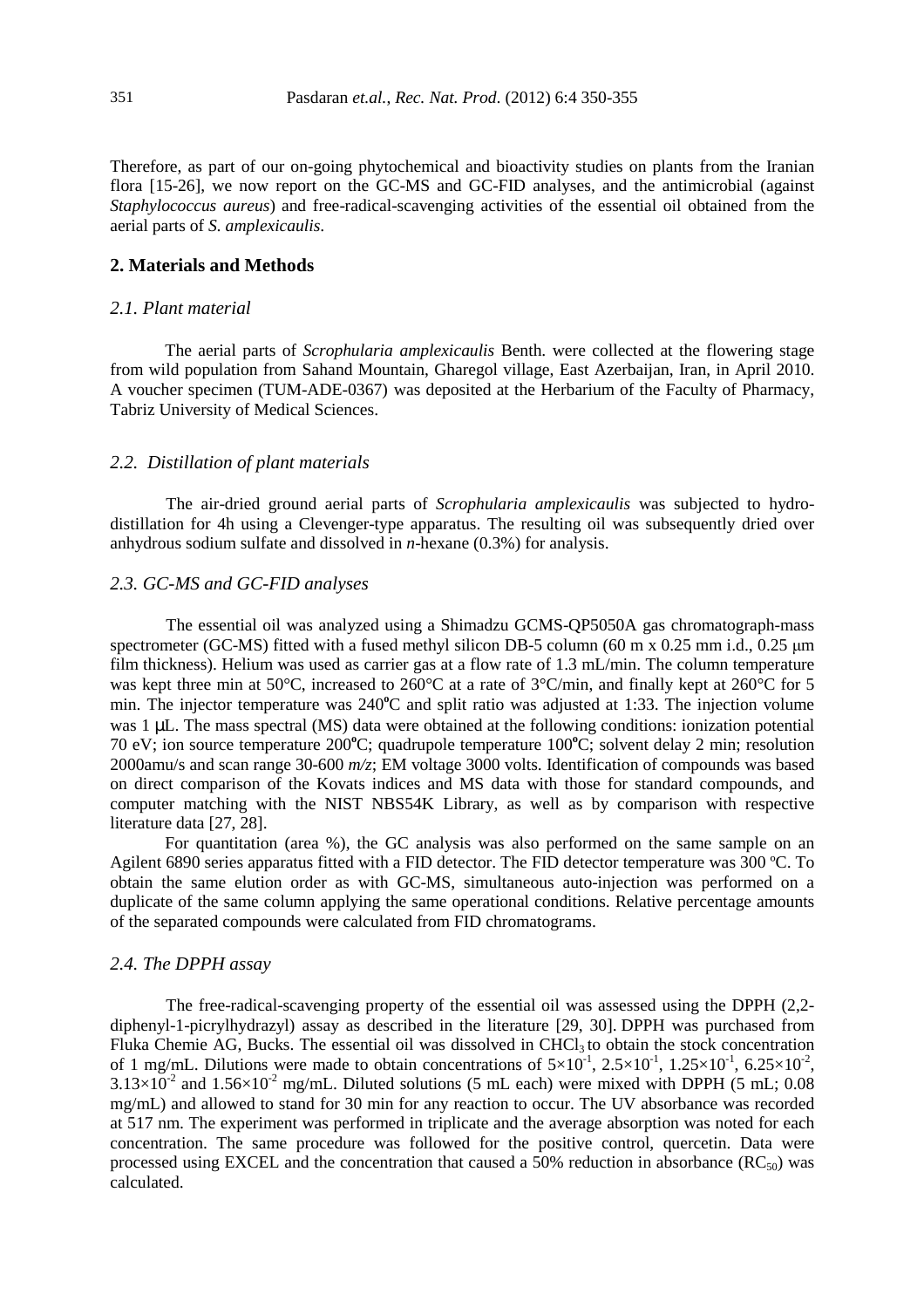#### *2.5. Antibacterial assay*

The bacterial culture of *Staphylococcus aureus* (ATCC 6538) was used to evaluate the antibacterial properties of the essential oil using the well-diffusion method [31]. Bacterial cells used in this project were purchased in lyophilized form from the Institute of Pasture, Iran. These were cultured in LB agar medium after dissolving in sterile distilled water. The plates were incubated at 37°C for 24h. Single colony from the plate was transferred into 4 mL fluid LB medium and incubated over night at 37°C and 200 rpm in shaking incubator. The cells were harvested by centrifugation at 3000 rpm for 15 min and 4˚C. Subsequently, they were washed twice and re-suspended in Ringer solution to provide bacterial concentrations between  $10^6 - 10^7$  cfu/mL [33].

The medium was inoculated with the microorganism. Once the agar was solidified, it was punched with a six millimeters diameter wells and filled with 25 µL of the essential oil of various concentrations (40-100 µg/mL) and blank (hexane). Simultaneously ampicillin was used as a positive control at a concentration of 10 µg/mL. The dilution medium for the positive controls was sterile distilled water. The test was carried out in triplicate. The plaques were incubated at  $35 \pm 2^{\circ}$ C for 24 h. The antimicrobial activity was calculated as the zones of inhibition in mm.

#### **3. Results and Discussion**

The ground aerial parts of the flowering plant *S. amplexicaulis* was subjected to hydrodistillation for 4h using a Clevenger-type apparatus to provide odorous pale yellow oil with a yield of  $0.03\%$  (v/w). The chemical compositions of these essential oil, as determined by the GC-MS analysis and identified based on direct comparison of Kovats indices and MS data with those for standard compounds, and computer matching with the NIST NBS54K Library, as well as by comparison with respective literature data [27, 28], are listed in Table 1. This is the first report on the analysis of the essential oil of *S. amplexicaulis.*

A total of 27 compounds, representing about 97.9% of the total oil, were identified in the essential oil of *S. amplexicaulis*. Eugenol (53.8%) and its acetate (24.5%) constituted over two third of the oil. Among the others β-caryophyllene (5.7%), caryophyllene oxide (6.4%) and aromadendrene oxide II (2.1%) were notable (Table 1). The essential oil of this plant, as analyzed in the current study, was clearly rich in phenolic derivatives and oxygenated monoterpenes. According to the literature search, secondary metabolites such as cucurbitacins, stearic acid derivatives and flavonoids, β-<br>carvoohyllene carvoohyllene oxide. 6α-acetoxymanovl oxide were previously detected in other caryophyllene, caryophyllene oxide, 6α-acetoxymanoyl oxide were previously detected in other species of the Scrophulariaceae [34-37].

In the antibacterial assay, the essential oil (100 µg/mL) showed comparable antibacterial activity of that of the positive control ampicillin (10 µg/mL) against *Staphylococcus aureus* (Table 2). This is the first report on the antibacterial activity of the essential oil of this species. However, other species of the genus *Scrophularia* have previously been shown to have antibacterial activity against *Staphylococcys aureus* [38-40]. Therefore, the current finding is in line with the previous results on other species of the genus *Scrophularia.*

In the DPPH assay, the essential oil of *S. amplexicaulis* displayed considerable free-radicalscavenging activity comparable to that of the positive control Trolox (Table 2). The free-radicalscavenging activity of the essential oil was mainly owing to the presence of a number of phenolic components as identified by the GC-MS (Table 1). The DPPH antioxidant assay is based on the principle that 2,2-diphenyl-1-picryl-hydrazyl (DPPH), a stable free radical, is decolorized in the presence of free radical scavengers (antioxidants). The odd electron in the DPPH radical is responsible for the absorbance at 517 nm, and also for visible deep purple color [30, 41]. When DPPH accepts an electron donated by an antioxidant compound, the DPPH is decolorised which can be quantitatively measured from the changes in absorbance.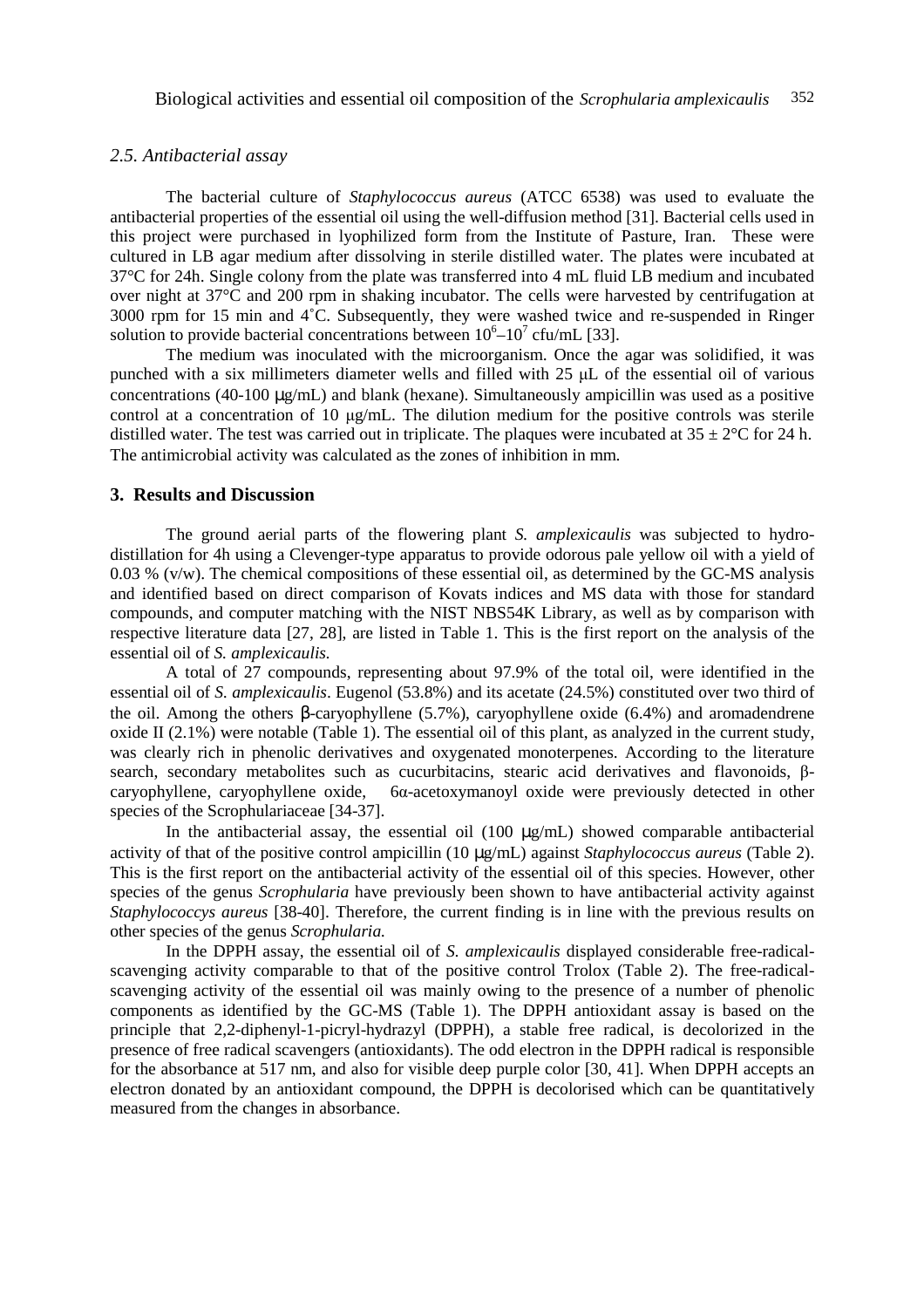| <b>Compounds</b>        | K. I. | Real % area | <b>Compounds</b>                      | K. I. | Real % area |  |
|-------------------------|-------|-------------|---------------------------------------|-------|-------------|--|
| <i>trans</i> -2-Hexenal | 854   | tr          | <i>trans</i> -Nerolidol               | 1562  | 0.1         |  |
| $\beta$ -Hexen-1-ol     | 857   | tr          | Caryophyllenyl alcohol                | 1565  | 0.1         |  |
| 1-Octen-3-ol            | 942   | 0.1         | Caryophyllene oxide                   | 1573  | 6.4         |  |
| Methyl salicylate       | 1206  | tr          | Humulene oxide                        | 1607  | 0.8         |  |
| trans-Anethole          | 1283  | 0.1         | Allo-aromadendrene<br>epoxide         | 1623  | 1.1         |  |
| Eugenol                 | 1351  | 53.8        | Aromadendrene oxide II                | 1678  | 2.1         |  |
| $\alpha$ -Copaene       | 1376  | 0.1         | Benzyl benzoate                       | 1762  | 0.3         |  |
| $\beta$ -Caryophyllene  | 1404  | 5.7         | 6,10.14-Trimethyl-2-<br>pentadecanone | 1843  | 0.1         |  |
| $\alpha$ –Guaiene       | 1442  | 0.1         | Methyl palmitate                      | 1927  | 0.2         |  |
| $\beta$ -Selinene       | 1485  | 1.1         | $n$ -Hexadecanoic acid                | 1984  | 0.2         |  |
| $\alpha$ -Amorphene     | 1506  | 0.1         | Methyl linoleate                      | 2092  | 0.1         |  |
| Eugenol acetate         | 1524  | 24.5        | Methyl stearate                       | 2130  | tr          |  |
| $\delta$ -Cadinene      | 1530  | 0.2         | Phytol                                | 2148  | 0.3         |  |
| $\alpha$ -Calacorene    | 1548  | 0.1         |                                       |       |             |  |
| <b>Total identified</b> |       |             | 97.7%                                 |       |             |  |

**Table 1.** GC-MS and GC-FID data of the components of the essential oil of *Scrophularia amplexicaulis* Benth.

Kovats Indice (K. I.) was calculated according to the method described by Kovats [42].

| <b>Test</b>   | <b>DPPH</b> assay     | Antimicrobial assay (zone of inhibition in mm) |       |                          |       |            |  |  |
|---------------|-----------------------|------------------------------------------------|-------|--------------------------|-------|------------|--|--|
| samples       | $RC_{50}$ value in    | 10                                             | 40    | 60                       | 80    | <b>100</b> |  |  |
|               | mg/mL                 | mg/mL                                          | mg/mL | mg/mL                    | mg/mL | mg/mL      |  |  |
| Essential oil | 4.41 x $10^{-3}$      | N/A                                            |       | $\overline{\phantom{0}}$ |       |            |  |  |
| Ampicillin*   | N/A                   | 13                                             | N/A   | N/A                      | N/A   | N/A        |  |  |
| Quercetin*    | $2.78 \times 10^{-5}$ | N/A                                            | N/A   | N/A                      | N/A   | N/A        |  |  |
| $Trolox*$     | $3.07 \times 10^{-3}$ | N/A                                            | N/A   | N/A                      | N/A   | N/A        |  |  |

| Table 2. Amntimicrobial and free-radical-scavenging activities of the essential oil of S. amplexicaulis |  |
|---------------------------------------------------------------------------------------------------------|--|
|---------------------------------------------------------------------------------------------------------|--|

\*Positive controls;  $N/A = Not$  applicable

### **References**

- [1] Germplasm Resources Information Network (GRIN) (2011). USDA United States Department of Agriculture, Agriculture Research Service, Beltsville Area, USA. Available on-line at: http://www.arsgrin.gov/cgi-bin/npgs/html/splist.pl?11000
- [2] M. Ghahreman. (1996). A Dictionary of Iranian plants. Farhang Moasser, Tehran, Iran, pp. 199 and 738.
- [3] P. C. Stevenson, M. S. Simmonds, J. Sampson, P. J. Houghton and P. Grice (2002). Wound healing activity of acylated iridoid glycosides from *Scrophularia nodosa*, *Phytother. Res.* **16**, 33-35.
- [4] T. Miyase and A. Mimatsu (1999). Acetylated iridoid and phenylethanoid glycosides from the aerial parts of *Scrophularia nodosa*, *J. Nat. Prod.* **62**, 1079–1084.
- [5] M. A. Fernandez, M. D .Garcia and M. T. Sachz (1996). Antibacterial activity of phenolic acids fraction of *Scrophularia furtescens* and *Scrophularia sambucifolia*, *J. Ethnopharmacol*. **53**, 11-14.
- [6] H. Kırmızıbekmez, R. Perozzo, R. Brun, A. Linden and D. Tasdemir (2004). Inhibiting activities of the secondary metabolites *Phlomis brunneogaleata* against parasitic protozoa and plasmodial enoyl-ACP reductase, a crucial enzyme in fatty acid biosynthesis, *Planta Med.* **70**, 711–717.
- [7] M. D. Garcia, M. C. Ahumada and M. T. Saenz (1998) Cytostatic activity of some phenolic acids of *Scrophularia frutescens* L. var. *frutescens*, *Z. Naturforsch*. **53c**, 1093-1095.
- [8] J. L. Ríos, E. Bas and M. C. Recio (2005). Effects of natural products on contact dermatitis, *Curr. Med. Chem. – Anti-Inflammatory & Anti-Allergy Agents.* **4**, 65-80.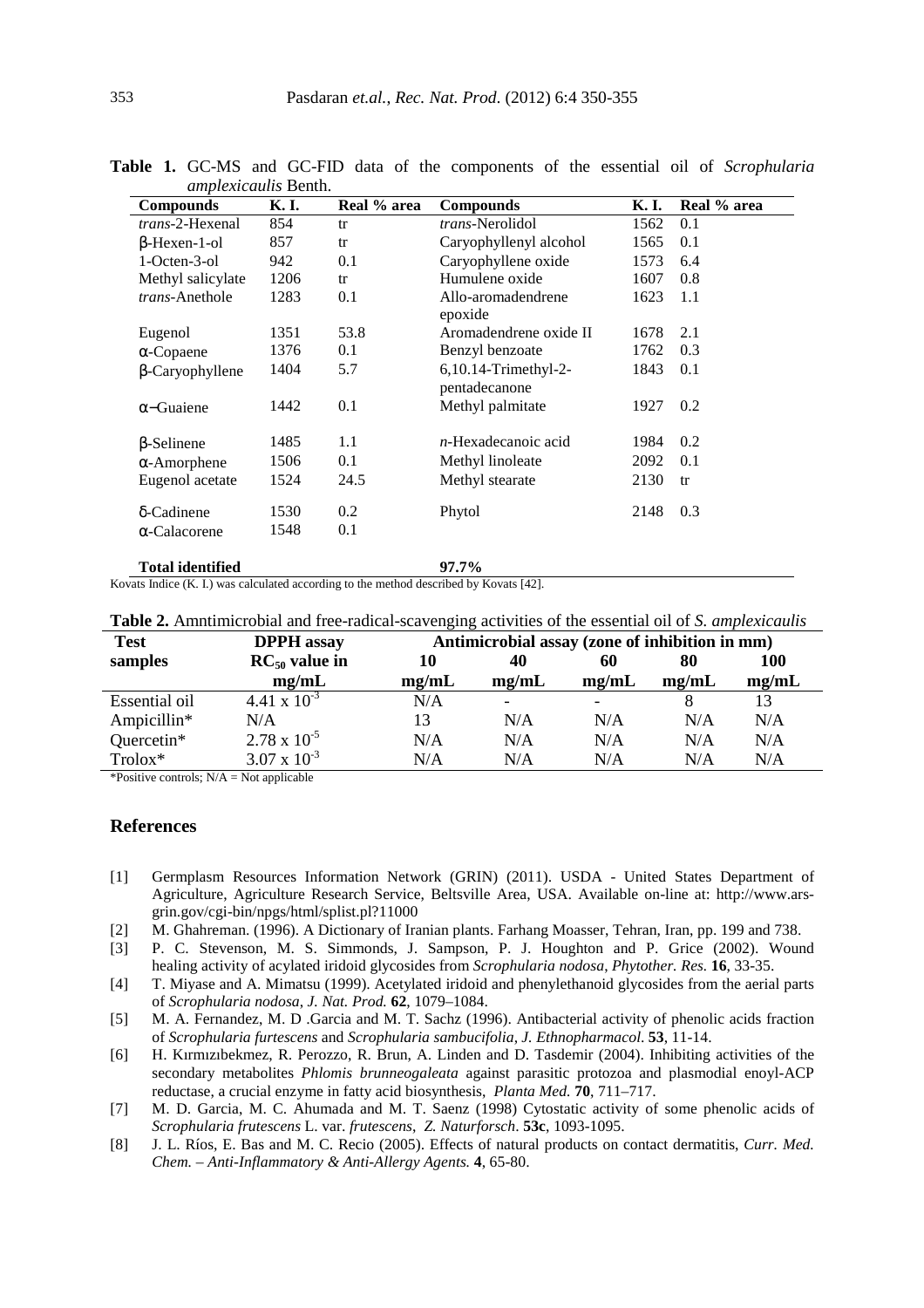Biological activities and essential oil composition of the *Scrophularia amplexicaulis* 354

- [9] M. C. Loi, L. Maxia and A. Maxia (2005). Ethno-botanical comparison between the villages of Escolca and Lotzorai (Saridinia, Italy), *J. Herbs, Species & Medicinal Plants.* **11**, 67-84.
- [10] D. Tasdemir, N. D. Guner, R. Perozzo, R. Brun, A. A. Donmez, I. Calis and P. Ruedi (2005). Antiprotozoal and plasmodial FabI enzyme inhibiting metabolites of *Scrophularia lepidota* roots, *Phytochemistry.* **66**, 355-362.
- [11] H. R. Monsef-Esfahani, R. Hajiaghaee and A. R. Shahverdi (2010). Flavnoids, cininamic acid and phenyl propanod from aerial parts of *Scrophularia striata*, *Pharm. Biol.* **48**, 333-336.
- [12] T. Miyase and A. Mimatsu (1999). Acetylated iridoid and phenylethanoidglycosides from the aerial parts of *Scrophularia nodosa*, *J. Nat. Prod.* **62**, 1079–1084,
- [13] C. A. Boros and F. R. Stermitz (1990). Iridoids. An updated review. Part I. *J. Nat. Prod.* **53**, 1055–1147.
- [14] S. P. S. Bhandari,, A. Roy and P. K. Agrawal (1996). ScrokoelzisideA, a triterpene glycoside from *Scrophularia koelzii*, *Phytochemistry.* **41**, 879-882.
- [15] A. Delazar, R. G. Reid and S. D. Sarker (2004). GC-MS analysis of essential oil of the oleoresin from *Pistacia atlantica* var *mutica*, *Chem. Nat. Compd.* **40**, 24-27.
- [16] H. Nazemiyeh, F. Latifpoor, A. Delazar, S. M. Razavi, S. Esna-Ashari, N. Kasebi, A-H. Talebpour, L. Nahar and S. D. Sarker (2011). Chemical composition, free-radical-scavenging and antibacterial properties of the essential oil of a citronellol producing new chemotype of *Thymus pubescens* Boiss. & Kotschy ex Celak, *Rec. Nat. Prod.* **5**, 184-192.
- [17] A. Delazar, M. R. Delnavazi, L. Nahar, S. B. Moghadam, M. Mojarab, A. Gupta, A. S. Williams, M. M. Rahman and S. D. Sarker (2011). Lavandulifolioside B: a new phenylethanoid glycoside from the aerial parts of *Stachys lavandulifolia* Vahl., *Nat. Prod. Res.* **25**, 8-16.
- [18] A. Delazar, M. Bahmani, H. Hekmat Shoar, A. Tabatabaei-Raisi, S. Asnaashari, L. Nahar and S. D. Sarker (2011). Effect of altitude, temperature and soil on essential oil production in *Thymus fedtschenkoi* flowers in Osko and surrounding areas in Iran, *Journal of Essential Oil Bearing Plants.* **14**, 23-29.
- [19] A. Delazar, L. Khodaie, J. Afsar, L. Nahar and S. D. Sarker (2010). Isolation and free-radical-scavenging properties of cyanidin 3-*O*-glycosides from the fruits of *Ribes biebersteinii* Berl., *Acta Pharmaceutica.*  **60**, 1-11.
- [20] A. Delazar, E. Nazifi, A. Movafeghi, H. Nazemiyeh, S. Hemmati, L. Nahar and S. D. Sarker (2010). Analyses of phytosterols and free radical scavengers from the bulbs of *Ornithogalum cuspidatum* Bertol., *BLACPMA.* **9**, 87-92.
- [21] S. Asnaashari, A. Delazar, S. S. Alipour, L. Nahar, A. S. Williams, A. Pasdaran, M. Mojarab, F. Fatih-Azad and S. D. Sarker (2010). Chemical composition, free-radical-scavenging and insecticidal activities of the aerial parts of *Stachys byzantina*, *Arch. Biol. Scs.* **62**, 653-662.
- [22] A. Delazar, S. Lasheni, F. Fathi-Azad, L. Nahar, M. M. Rahman, S. Asnaashari, M. Mojarab and S. D. Sarker (2010). Free radical scavenging flavonol 3-*O*-glycosides from the leaves of *Ribes biebersteinii* Berl., *Rec. Nat. Prod..* **4**, 96-100.
- [23] M. Modaressi, A. Delazar, H. Nazemiyeh, F. Fathi-Azad, E. Smith, M. M. Rahman, S. Gibbons, L. Nahar and S. D. Sarker (2009). Antibacterial iridoid glucosides from *Eremostachys laciniata*, *Phytother. Res.* **23**, 99-103.
- [24] A. Delazar, B. H. Asl, O. Mohammadi, F. H. Afshar, L. Nahar, M. Modarresi, H. Nazemiyeh and S. D. Sarker (2009). Evaluation of analgesic activity of *Eremostachys laciniata* in mice*, J. Nat. Remedies* **9**, 1- 7.
- [25] H. Nazemiyeh, S. M. Razavi, A. Delazar, S. Asnaashari, N. S. Khoi, S. Daniali, L. Nahar and S. D. Sarker (2009). Distribution profile of volatile constituents in different parts of *Aastrodaucus orientalis* (l.) Drude., *Records of Natural Products.* **3**, 126-130.
- [26] H. Nazemiyeh, A. Delazar, N. Movahedin, M. Jodari, Y. Imani, M-A. Ghahramani, L. Nahar and S. D. Sarker (2009). Free radical scavengers from the aerial parts of *Grammosciadium platycarpum* and GC-MS analysis of the essential oil from its fruits, *Braz. J. Pharmacog.* **19**, 914-918.
- [27] R. P. Adams (2004). Identification of essential oil component by gas chromatography/ Quadrupole Mass spectroscopy. Allured Publishing Corporation, Illinois, U.S.A.
- [28] Y. Massada (1976). Analysis of essential oil by gas chromatography and mass spectrometry. John Wiley and Sons, New York, U.S.A.
- [29] T. Takao, N. Watanabe, I. Yagi and K. Sakata (1994). A simple screening method for antioxidants and isolation of several antioxidants produced by marine-bacteria from fish and shellfish, *Biosci. Biotech. Biochem.* **58**, 1780-1783.
- [30] Y. Kumarasamy, M. Fergusson, L. Nahar and S. D. Sarker (2002). Biological activity of moschamindole from *Centaurea moschata*, *Pharm. Biol.* **40**, 307-310.
- [31] C. Perez, M. Pauli and P. Bazevque (1990). An antibiotic assay by the agar well diffusion method, *Acta Biol. Med. Experimentalis.* **15**, 113-115.